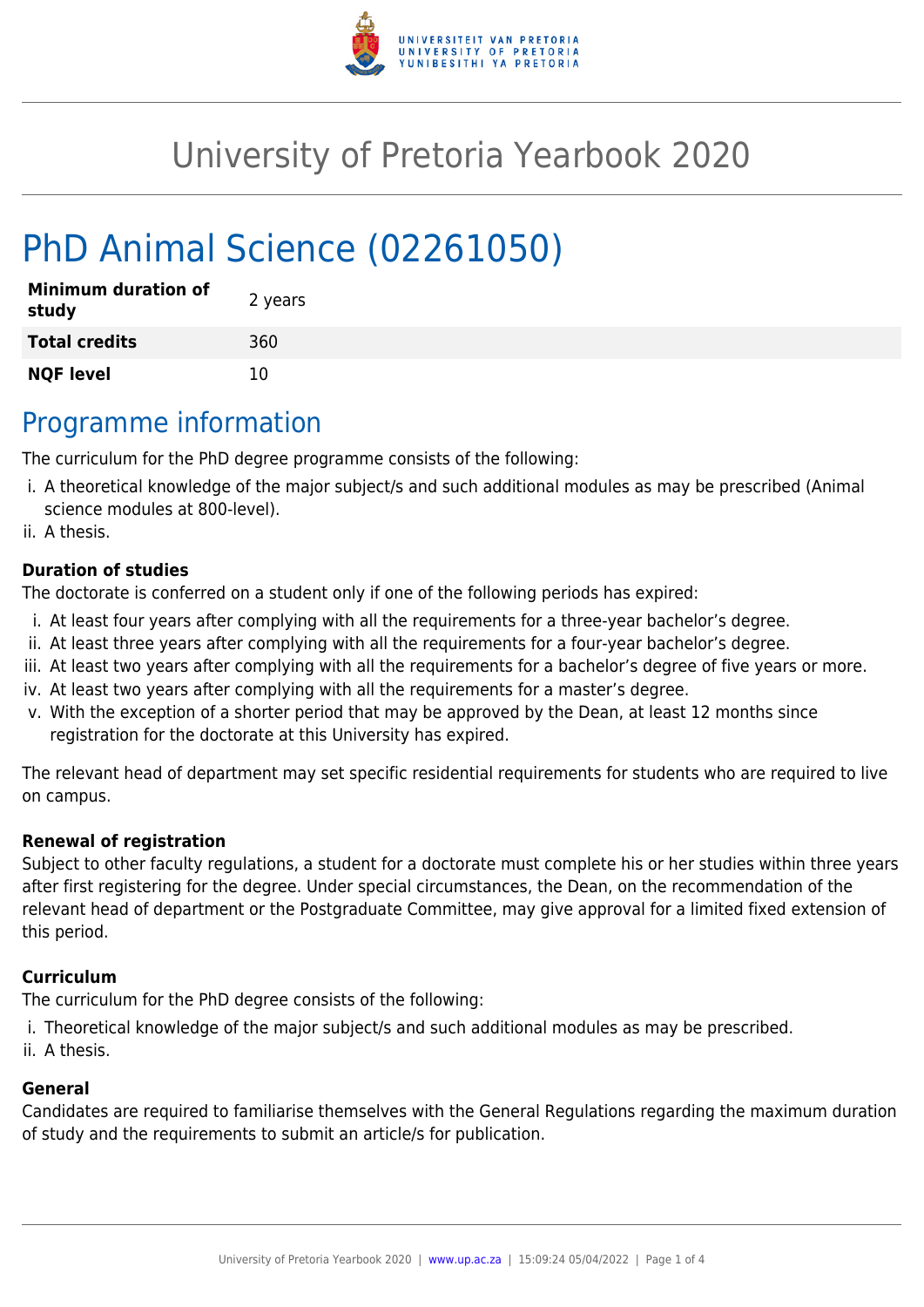

## Admission requirements

- MScAgric (Animal Science) or an equivalent applicable degree.
- At least 60% for the dissertation component in the preceding degree
- A research proposal

### Examinations and pass requirements

- i. Consult the General Regulations that apply to the calculation of marks.
- ii. In order to obtain the PhD degree the candidate must:
- pass the examinations and the prescribed modules, as determined in the study programme;
- pass the thesis; and
- pass the final examination on the thesis and general subject knowledge.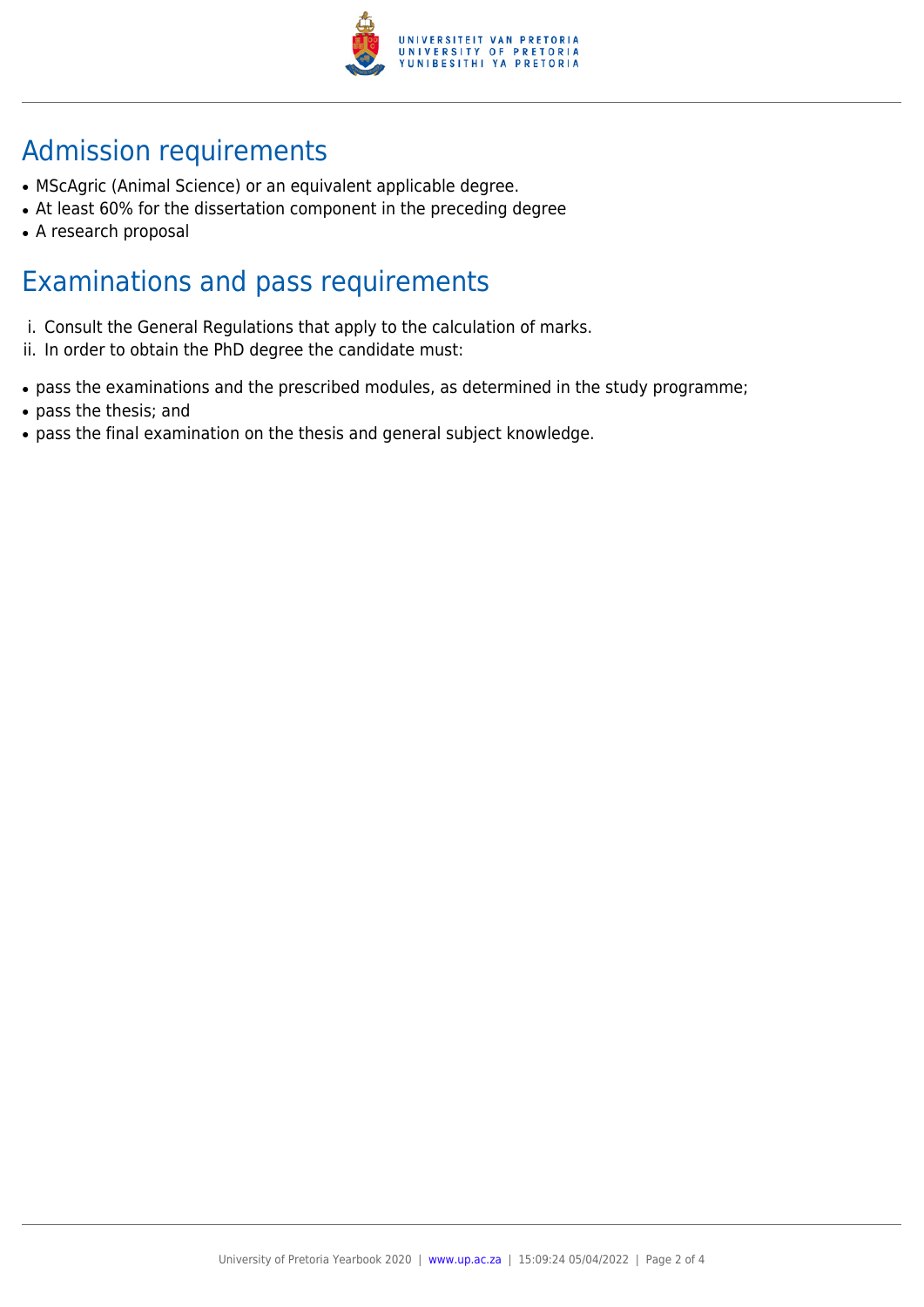

## Curriculum: Year 1

**Minimum credits: 360**

### **Core modules**

[Thesis: Animal science 990](https://www.up.ac.za/yearbooks/2020/modules/view/VKU 990) (VKU 990) - Credits: 360.00